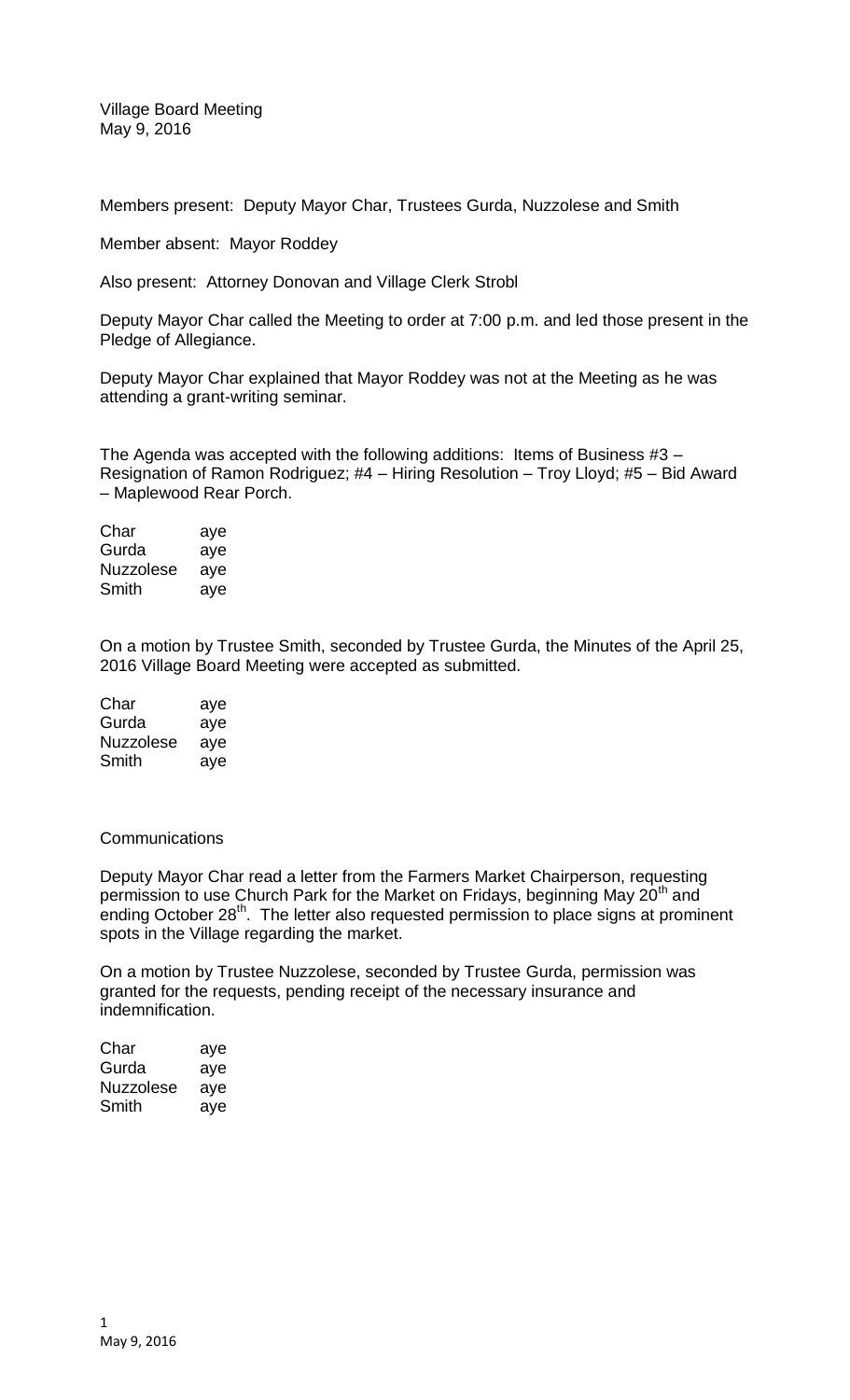Deputy Mayor Char read a letter from the Chairman of the Goshen Fire District requesting that building department fees be waived for the demolition of a house purchased by the District and for the installation of a sign.

On a motion by Trustee Smith, seconded by Trustee Nuzzolese, the request for waiving the fees was granted.

| Char      | aye |
|-----------|-----|
| Gurda     | aye |
| Nuzzolese | aye |
| Smith     | aye |

Deputy Mayor Char read a letter from the Quartermaster of the Veterans of Foreign Wars Goshen Memorial Post 1708. The letter invited the Village Board and staff to participate in the Goshen Memorial Day Parade and services on Monday, May 30, 2016, beginning at 11:00 a.m.

Deputy Mayor Char read a letter from the Artistic Director of Cornerstone Theatre Arts, requesting the use of Salesian Park on Saturdays and Sundays July 16, 17, 23, and 24 for their annual Shakespeare in Salesian Park production.

On a motion by Trustee Nuzzolese, seconded by Trustee Smith, permission for the event was granted, subject to provision of the necessary insurance and indemnification.

| Char             | aye |
|------------------|-----|
| Gurda            | aye |
| <b>Nuzzolese</b> | aye |
| Smith            | aye |

Items of Business

On a motion by Trustee Nuzzolese, seconded by Trustee Gurda, the prices listed on the attached are hereby accepted as the successful bids from the recently concluded online auction at Auctions International. The total to be received from the sale of the five surplused vehicles, and seven surplused pieces of machinery/equipment is \$14,954.54.

| Char             | aye |
|------------------|-----|
| Gurda            | aye |
| <b>Nuzzolese</b> | aye |
| Smith            | aye |

| 2016 Village of Goshen Auction |    |                  |             |
|--------------------------------|----|------------------|-------------|
| <b>Item</b>                    |    | <b>Price</b>     | <b>Bids</b> |
| 1991 Int.                      | \$ | 2,900.00         | 76          |
| 1996 Ford P/U with/plow        | \$ | 1,275.00         | 45          |
| 1992 Int.                      | \$ | 3,075.00         | 64          |
| 2002 Dodge P/U                 | \$ | 491.00           | 26          |
| 2003 Dodge P/U                 | \$ | 713.00           | 36          |
| <b>Wheel Horse Tractor</b>     | \$ | 245.00           | 26          |
| <b>Atlas Compressor</b>        | \$ | 127.77           | 10          |
| <b>Hemco Motor</b>             | \$ | 315.00           | 12          |
| 15 Pipe                        | \$ | 410.00           | 18          |
| 300 Pipe                       | \$ | 4,550.00         | 67          |
| 1K Gal. Tank                   | \$ | 607.77           | 28          |
| <b>Line Striping Machine</b>   | \$ | 245.00           | 22          |
|                                |    |                  |             |
| <b>Auction Totals</b>          | \$ | <u>14,954.54</u> | 430         |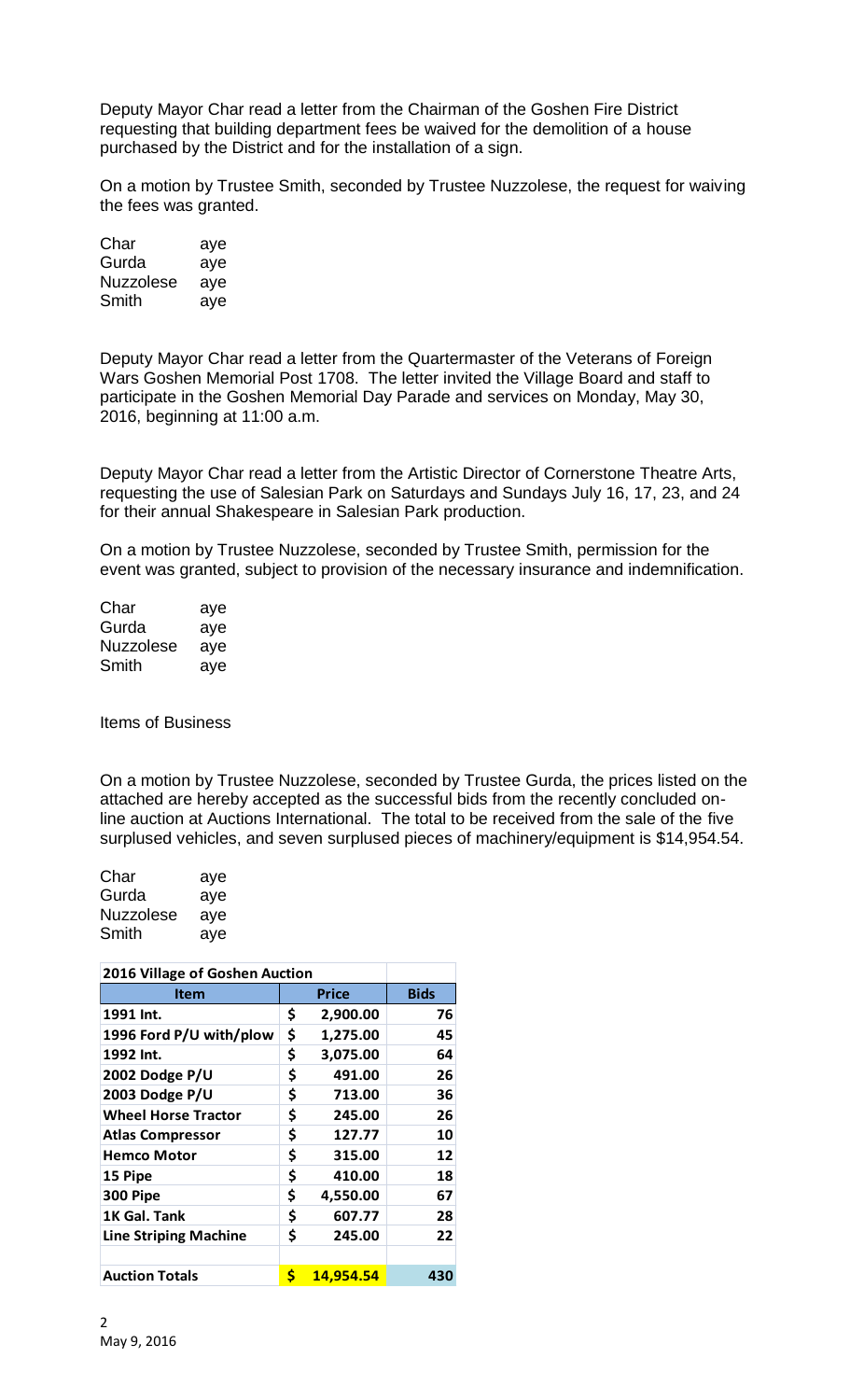On a motion by Trustee Gurda, seconded by Trustee Nuzzolese, the Mayor is hereby authorized to execute a Service Agreement with Firthcliffe Technologies, Inc. for the provision of Information Technology support and service, for the period of one year, at a cost of \$85.00 per hour.

| Char      | aye |
|-----------|-----|
| Gurda     | aye |
| Nuzzolese | ave |
| Smith     | ave |

On a motion by Trustee Nuzzolese, seconded by Trustee Smith, the resignation of Ramon Rodriguez from the position of Court Officer was accepted.

| Char      | aye |
|-----------|-----|
| Gurda     | aye |
| Nuzzolese | aye |
| Smith     | aye |

On a motion by Trustee Smith, seconded by Trustee Nuzzolese, Troy W. Lloyd is hereby appointed to the duties of Part-time Court Officer, with the Civil Service title of Court Attendant Part-time, for the Village of Goshen Justice Department, at a salary of \$16.24 per hour.

This appointment is effective upon successful completion of a pre-employment physical exam, and pre-employment paperwork; and shall include a probationary period of six (6) months.

| Char             | aye |
|------------------|-----|
| Gurda            | aye |
| <b>Nuzzolese</b> | aye |
| Smith            | aye |

Trustee Nuzzolese moved the following, which was seconded by Trustee Smith:

**WHEREAS,** the Village of Goshen has received two (2) bid proposals for the Rear Porch Restoration and Side Entrance Roof Replacement at Maplewood; and

**WHEREAS,** the low bid, in the amount of: \$64,800.00 was received from BJB Construction Corp., Bedford NY; and

**WHEREAS,** BJB Construction Corp., the low bidder for the project, has submitted all required documentation and bidding certification to consider their bid to be complete, to the satisfaction of LAN Associates, Engineering, Planning, Architecture, Surveying, LLP;

## **NOW, THEREFORE,** it is hereby

**RESOLVED,** that the Rear Porch Restoration and Side Entrance Roof Replacement at Maplewood be awarded to BJB Construction Corp.

| Char    | aye |
|---------|-----|
| Gurda   | aye |
| Smith   | aye |
| Stewart | aye |